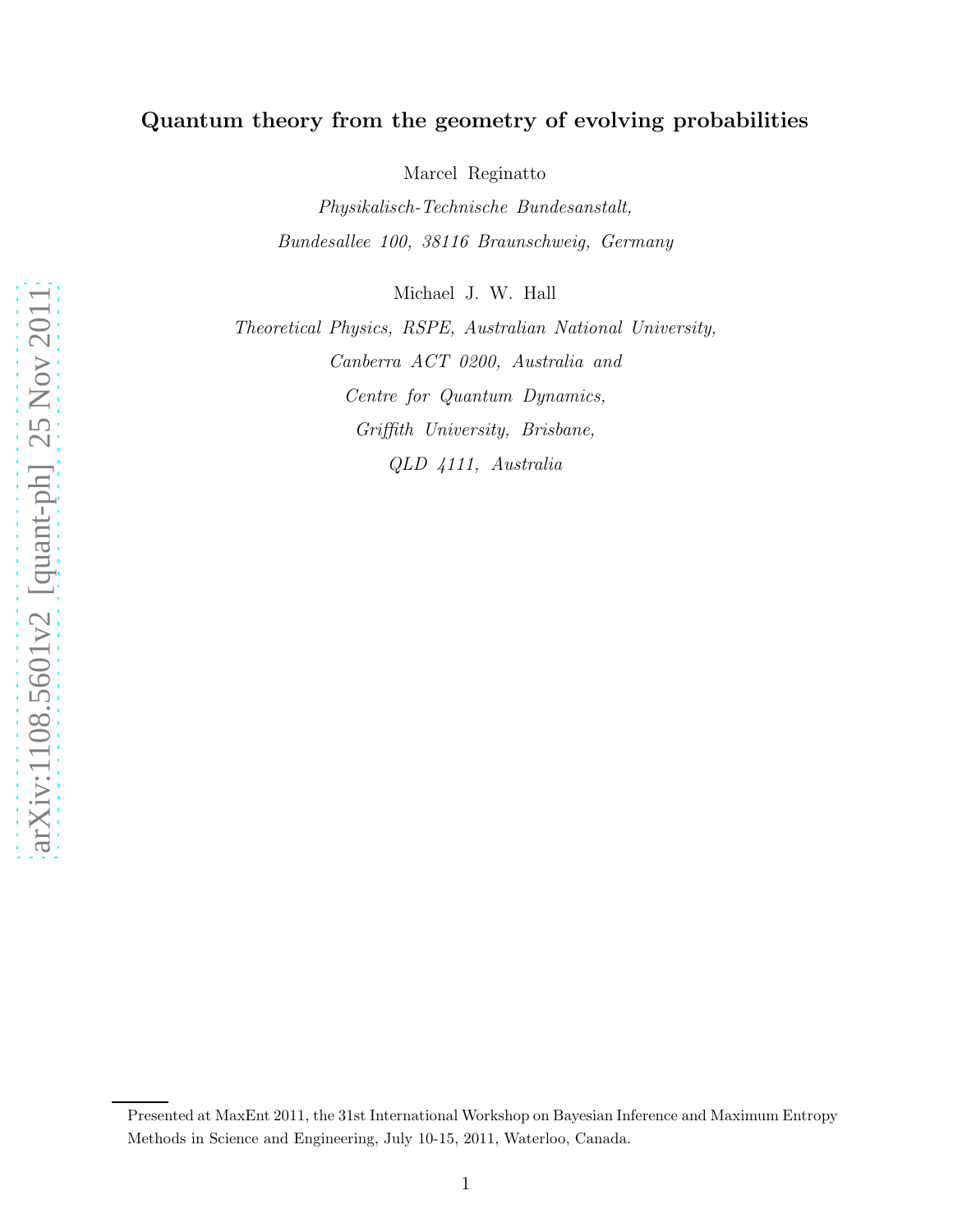## Abstract

We consider the space of probabilities  $\{P(x)\}\$ , where the x are coordinates of a configuration space. Under the action of the translation group,  $P(x) \to P(x + \theta)$ , there is a natural metric over the parameters  $\theta$  given by the Fisher-Rao metric. This metric induces a metric over the space of probabilities. Our next step is to set the probabilities in motion. To do this, we introduce a canonically conjugate field S and a symplectic structure; this gives us Hamiltonian equations of motion. We show that it is possible to extend the metric structure to the full space of the  $(P, S)$ , and this leads in a natural way to introducing a Kähler structure; i.e., a geometry that includes compatible symplectic, metric and complex structures.

The simplest geometry that describes these spaces of evolving probabilities has remarkable properties: the natural, canonical variables are precisely the wave functions of quantum mechanics; the Hamiltonian for the quantum free particle can be derived from a representation of the Galilean group using purely geometrical arguments; and it is straightforward to associate with this geometry a Hilbert space which turns out to be the Hilbert space of quantum mechanics. We are led in this way to a reconstruction of quantum theory based solely on the geometry of probabilities in motion.

PACS numbers: 03.65.Ta, 02.20.Qs, 02.40.Tt, 02.40.Yy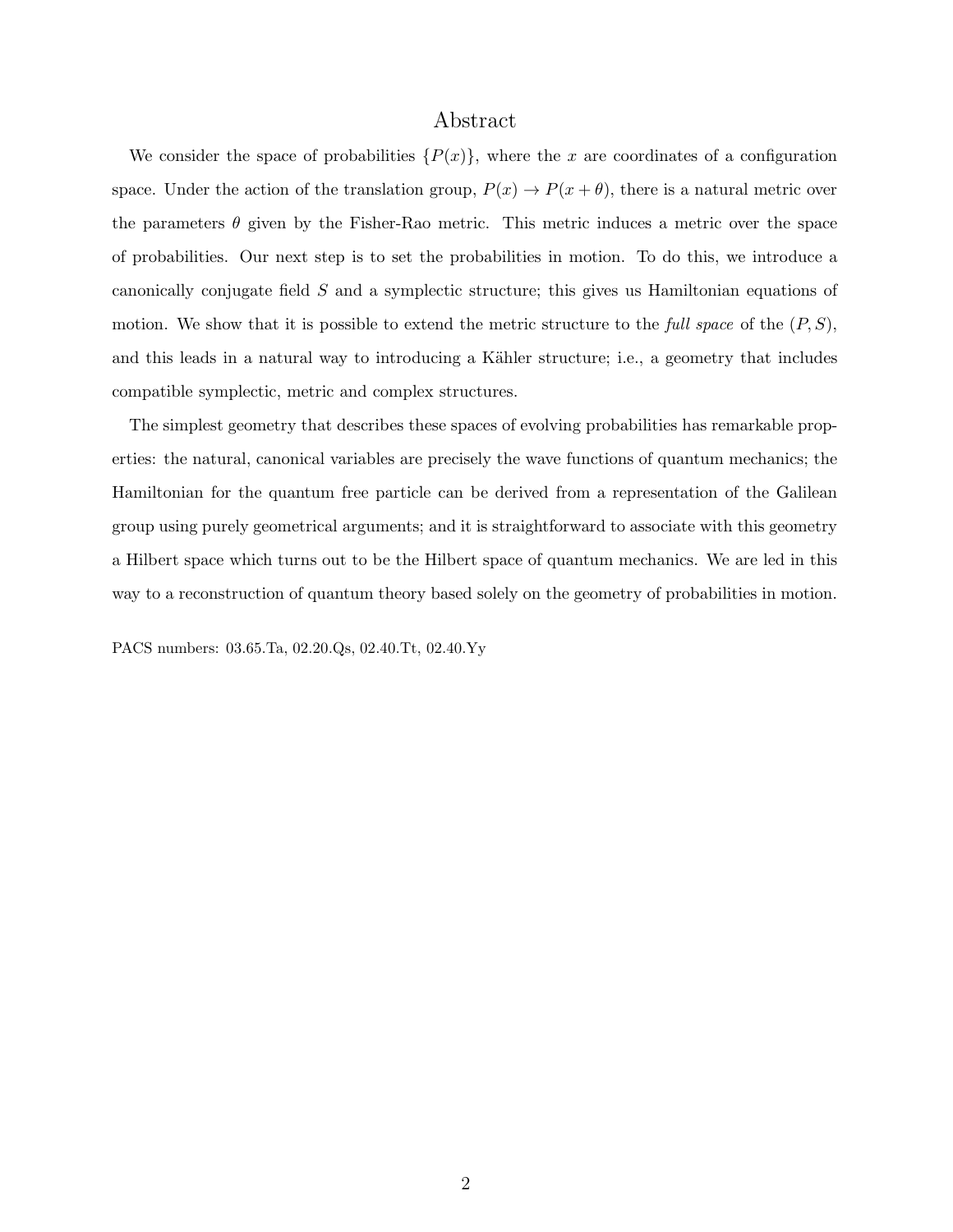#### I. PROBABILITIES, TRANSLATIONS, AND INFORMATION GEOMETRY

Our starting point is an *n*-dimensional configuration space, with coordinates  $x \equiv$  $\{x^1, \ldots, x^n\}$  and probability densities  $P(x)$  satisfying  $P(x) \ge 0$  and  $\int d^n x P(x) = 1$ .

If we consider the action of the translation group T on  $P(x)$ ,  $T: P(x) \to P(x + \theta)$ , there is a natural metric  $\gamma_{jk}$  on the space of parameters  $\theta$ : the Fisher-Rao metric [1],

$$
\gamma_{jk} = \frac{\alpha}{2} \int d^n x \frac{1}{P(x+\theta)} \frac{\partial P(x+\theta)}{\partial \theta^j} \frac{\partial P(x+\theta)}{\partial \theta^k},\tag{1}
$$

where  $\alpha$  is a constant. The line element  $d\sigma^2 = \gamma_{jk}\Delta^j\Delta^k$  (where  $|\Delta^k| << 1$ ) defines a distance between the two probability distributions  $P(x + \theta)$  and  $P(x + \theta + \Delta)$ .

It will be convenient to consider another form of the metric. In particular, using the equality  $\frac{\partial P(x+\theta)}{\partial \theta^j} = \frac{\partial P(x+\theta)}{\partial x^j}$  $\frac{f(x+\theta)}{\partial x^j}$ , and making the change of integration variables  $x \to x + \theta$ , the metric is proportional to the Fisher information matrix,

$$
\gamma_{jk} = \frac{\alpha}{2} \int d^n x \frac{1}{P(x)} \frac{\partial P(x)}{\partial x^j} \frac{\partial P(x)}{\partial x^k}.
$$
 (2)

It follows that the line element  $d\sigma^2 = \gamma_{jk}\Delta^j\Delta^k$  induces a line element  $ds^2$  in the space of probability densities. Introducing the notation  $P_x = P(x)$ ,  $\delta P_x \equiv \frac{\partial P(x)}{\partial x^j} \Delta^j$ , we have

$$
ds^2 = \frac{\alpha}{2} \int d^n x \frac{1}{P_x} \delta P_x \, \delta P_x = \int d^n x \, d^n x' \, g_{PP}(x, x') \, \delta P_x \, \delta P_{x'} \,, \tag{3}
$$

The equivalence of the two line elements can be checked by direct substitution. Eq. (3) was introduced by Jeffreys [2]. The induced metric  $g_{PP}$  is diagonal, and given by

$$
g_{PP}(x, x') = \frac{\alpha}{2P_x} \delta(x - x'). \tag{4}
$$

### II. SYMPLECTIC GEOMETRY AND OBSERVABLES

We now set the probabilities in motion. To do this, we assume the dynamics of  $P(x)$ are generated by an action principle. Hence, we introduce an auxiliary field S which is canonically conjugate to  $P$ , and a corresponding Poisson bracket for any two functionals  $F[P, S]$  and  $G[P, S]$ :

$$
\{F, G\} = \int d^n x \left\{ \frac{\delta F}{\delta P} \frac{\delta G}{\delta S} - \frac{\delta F}{\delta S} \frac{\delta G}{\delta P} \right\}.
$$
\n
$$
(5)
$$

The equations of motion for  $P$  and  $S$  then have the form

$$
\dot{P} = \{P, \mathcal{H}\} = \frac{\delta \mathcal{H}}{\delta S}, \qquad \dot{S} = \{S, \mathcal{H}\} = -\frac{\delta \mathcal{H}}{\delta P},\tag{6}
$$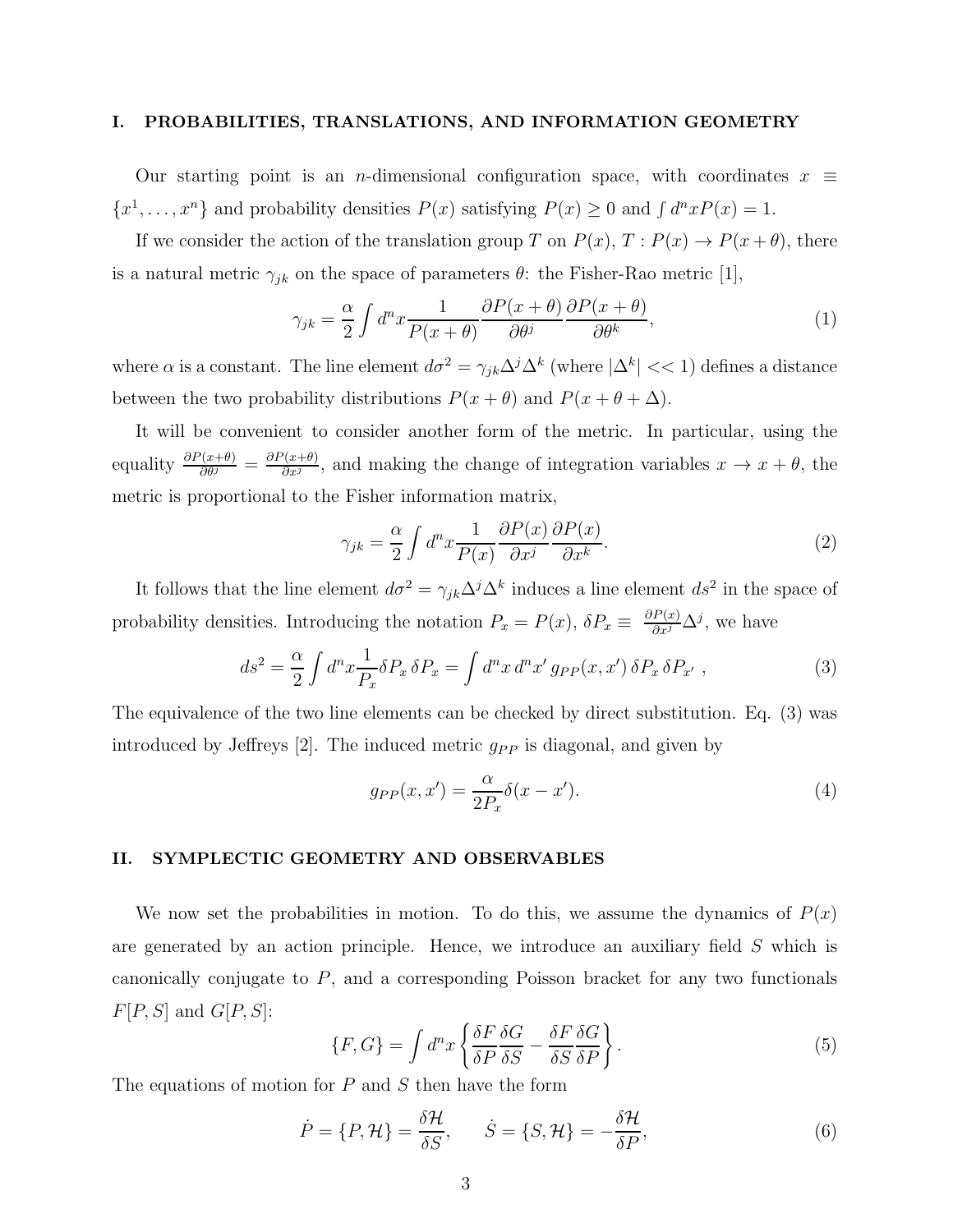where  $\mathcal{H}$  is the ensemble Hamiltonian that generates time translations.

As is well known, the Poisson bracket can be rewritten geometrically as

$$
\{F, G\} = \int d^n x \, d^n x' \, (\delta F / \delta P_x, \ \delta F / \delta S_x) \ \Omega(x, x') \left( \frac{\delta G / \delta P_{x'}}{\delta G / \delta S_{x'}} \right),\tag{7}
$$

where  $\Omega$  is the corresponding symplectic form, given in this case by

$$
\Omega(x, x') = \begin{pmatrix} 0 & 1 \\ -1 & 0 \end{pmatrix} \delta(x - x') . \tag{8}
$$

We thus have a symplectic structure and a corresponding *symplectic geometry* [3].

The fundamental variables of our phase space are the probabilities  $P_x$  and the auxiliary function  $S_x$ . We now introduce the notion of an *observable* on this phase space, as any functional  $A[P, S]$  that satisfies certain requirements. For example, the infinitesimal canonical transformation generated by any observable A must preserve the normalization and positivity of  $P$ . This implies the two conditions [4]

$$
A[P, S + c] = A[P, S], \quad \delta A / \delta S = 0 \text{ if } P(x) = 0.
$$
 (9)

Note that the first condition implies gauge invariance of the theory under  $S \to S+c$ . A more general condition that might be imposed on observables, which leads to a natural statistical interpretation, is that they are homogeneous of degree one with respect to  $P$ ,

$$
A[\lambda P, S] = \lambda A[P, S]. \tag{10}
$$

If we now differentiate both sides of Eq. (10) with respect to  $\lambda$  and set  $\lambda = 1$ , we get [5]

$$
A[P, S] = \int d^n x P(\delta A / \delta P) := \langle \delta A / \delta P \rangle,
$$
\n(11)

i.e., A can be calculated by integrating over a local density. The main motivation for introducing the homogeneity condition is that it consistently allows observables to be interpreted both as generators of canonical transformations and as expectation values.

It is possible to give a physical interpretation to the canonically conjugate variable S. Notice that  $\int dx P \nabla S$  is the canonical infinitesimal generator of translations, since

$$
\delta P(x) = \delta \mathbf{x} \cdot \left\{ P, \int dx \, P \nabla S \right\} = -\delta \mathbf{x} \cdot \nabla P,\tag{12}
$$

$$
\delta S(x) = \delta \mathbf{x} \cdot \left\{ S, \int dx \, P \nabla S \right\} = -\delta \mathbf{x} \cdot \nabla S,\tag{13}
$$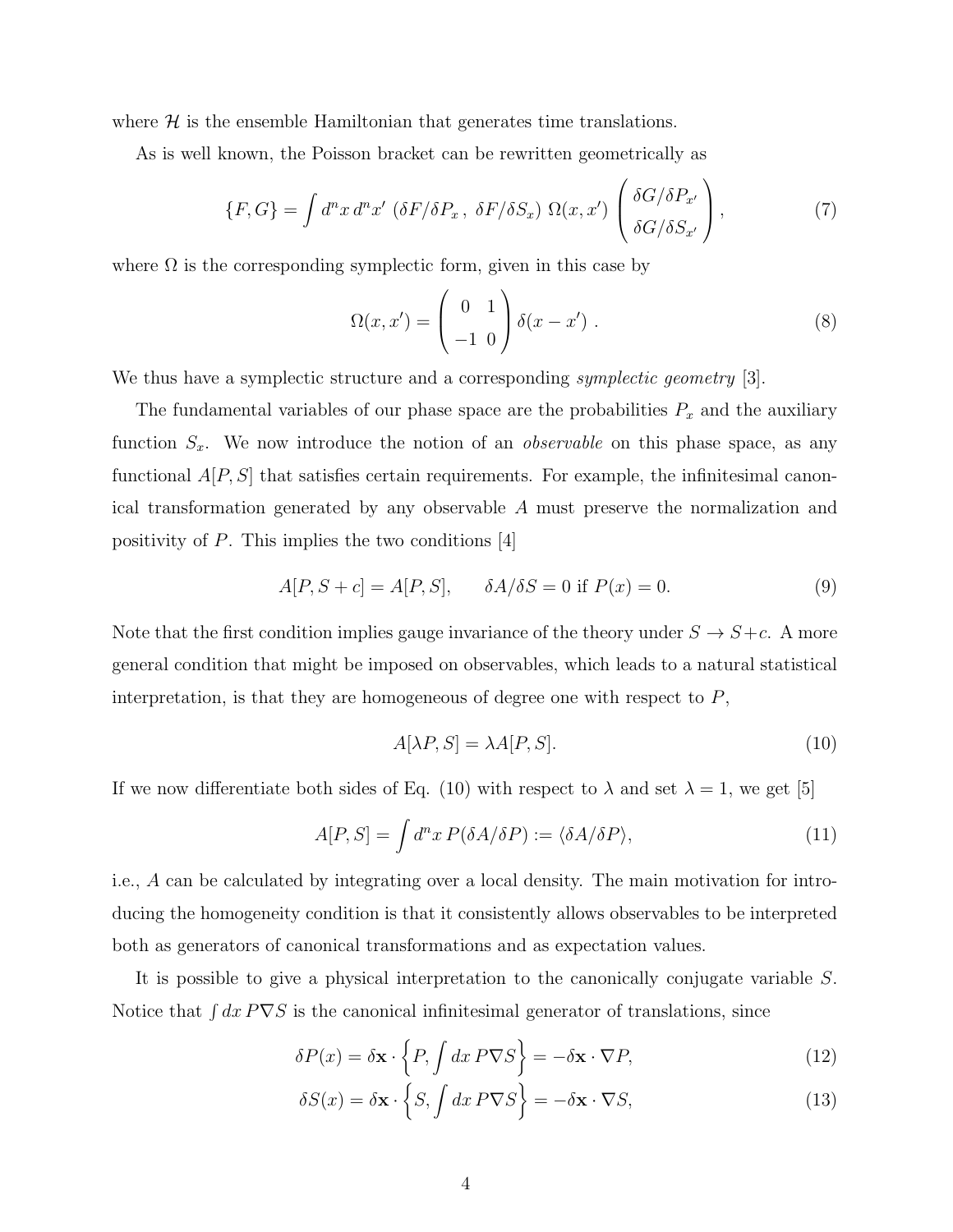under action of the generator, and therefore  $P\nabla S$  can be considered a *local momentum* density [6].

## III. KÄHLER GEOMETRY

We now want to consider the following question: Can we extend the metric  $g_{PP}(x, x')$ in Eq.  $(4)$ , which is only defined on the subspace of probabilities P, to the full phase space of P and S? It can be done, but certain conditions which ensure the compatibility of the metric and symplectic structures have to be satisfied (see the Appendix for a proof). These conditions amount to requiring that the space have a Kähler structure. We show in this way the beautiful result that the natural geometry of the space of probabilities in motion is a Kähler geometry.

A Kähler structure brings together metric, symplectic and complex structures in a harmonious way. To define such a space, introduce a complex structure  $J^a_{\ b}$  and impose the following conditions [7],

$$
\Omega_{ab} = g_{ac} J^c_{\ b} \,, \tag{14}
$$

$$
J^a_{\ c}g_{ab}J^b_{\ d} = g_{cd} \,, \tag{15}
$$

$$
J^a_{\ b} J^b_{\ c} = -\delta^a_{\ c} \ . \tag{16}
$$

Eq. (14) is a compatibility equation between  $\Omega_{ab}$  and  $g_{ab}$ , Eq. (15) is the condition that the metric should be Hermitian, and Eq. (16) is the condition that  $J_b^a$  should be a complex structure. We will now derive the local solutions to these equations.

We saw before that the metric over the subspace of probabilities is diagonal and given by  $g_{PP}(x, x') = \frac{\alpha}{2P_x} \delta(x - x')$ . We assume that the full metric  $g_{ab}$  is also diagonal; that is, of the form  $g_{ab}(x, x') = g_{ab}(x)\delta(x - x')$  (this assumption corresponds to a locality assumption). Then  $g_{ab}$  is a real, symmetric matrix of the form

$$
g_{ab} = \begin{pmatrix} \frac{\alpha}{2P_x} & g_{PS} \\ g_{SP} & g_{SS} \end{pmatrix} \delta(x - x'). \tag{17}
$$

The elements  $g_{PS} = g_{SP}$  and  $g_{SS}$  still need to be determined.

Since  $\Omega_{ab}(x, x')$  in Eq. (8) is also diagonal, Eq. (14) implies that  $J^c_{\ b}(x, x')$  is diagonal; i.e.  $J^c{}_b(x,x') = J^c{}_b(x)\delta(x-x')$ . Using Eq. (16), one can show that  $J^c{}_b$  depends on two arbitrary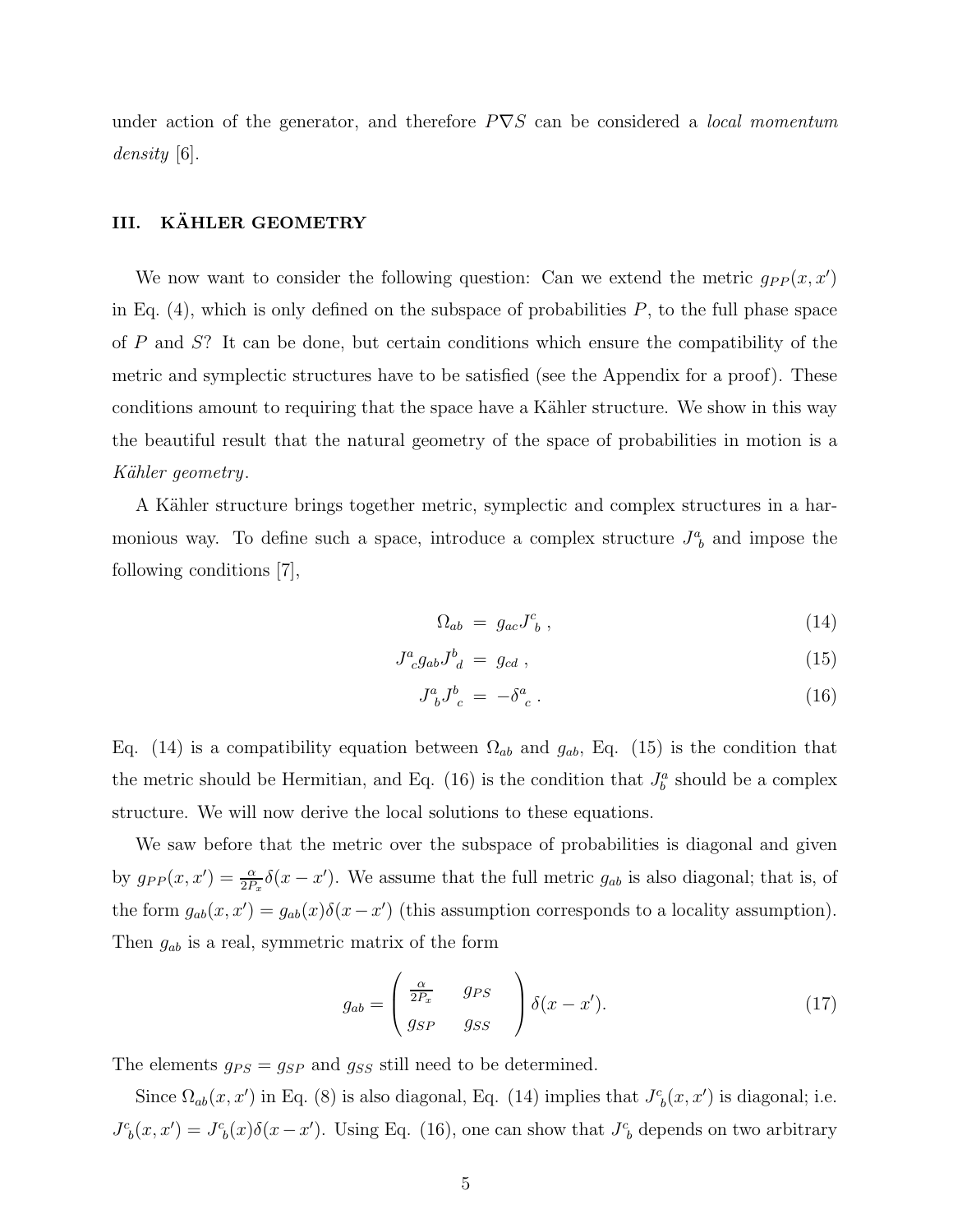functionals (which we write as  $A_x$  and  $C_x$  in the equation below) and can be written in the form

$$
J_b^c = \begin{pmatrix} A_x & C_x(1+A_x^2) \\ -\frac{1}{C_x} & -A_x \end{pmatrix} \delta(x-x').
$$
 (18)

It is not difficult to get expressions for  $g_{ab}(x, x')$  and  $J^c_{b}(x, x')$  from the two remaining equations, Eqs. (14) and (15). These final expressions depend only on the arbitrary functional  $A_x$ , with

$$
g_{ab} = \left(\frac{\frac{\alpha}{2P_x}}{A_x} \frac{A_x}{\frac{2P_x}{\alpha}(1+A_x^2)}\right) \delta(x-x'),\tag{19}
$$

$$
J_b^a = \begin{pmatrix} A_x & \frac{2P_x}{\alpha}(1+A_x^2) \\ -\frac{\alpha}{2P_x} & -A_x \end{pmatrix} \delta(x-x'). \tag{20}
$$

#### IV. COMPLEX COORDINATES

Different choices of  $A_x$  in Eqs. (19) and (20) correspond in general to different Kähler geometries. From the mathematical point of view, the simplest one among these is a  $flat$ Kähler space, and it follows from the simplest choice,  $A_x = 0$ . To show this, we carry out a complex transformation. We set  $A_x = 0$  and consider the Kähler structure given (up to a product with  $\delta(x - x')$  by

$$
\Omega_{ab} = \begin{pmatrix} 0 & 1 \\ -1 & 0 \end{pmatrix}, \qquad g_{ab} = \begin{pmatrix} \frac{\alpha}{2P_x} & 0 \\ 0 & \frac{2P_x}{\alpha} \end{pmatrix}, \qquad J^a_{\ b} = \begin{pmatrix} 0 & \frac{2P_x}{\alpha} \\ -\frac{\alpha}{2P_x} & 0 \end{pmatrix}.
$$
 (21)

The complex coordinate transformation that is required is nothing but the Madelung transformation,  $\psi = \sqrt{P} \exp(iS/\alpha)$ ,  $\psi^* = \sqrt{P} \exp(-iS/\alpha)$ . In terms of the new variables, Eqs. (21) take the standard flat-space form [7]

$$
\Omega_{ab} = \begin{pmatrix} 0 & i\alpha \\ -i\alpha & 0 \end{pmatrix}, \qquad g_{ab} = \begin{pmatrix} 0 & \alpha \\ \alpha & 0 \end{pmatrix}, \qquad J^a_{\ b} = \begin{pmatrix} -i & 0 \\ 0 & i \end{pmatrix}.
$$
 (22)

This shows that the simplest geometrical formulation of the space of probabilities in motion has a natural set of fundamental variables – where, identifying the constant  $\alpha$  with  $\hbar$ , these fundamental variables are precisely the wave functions that we encounter in quantum mechanics. This is a remarkable result, because we have not introduced any assumptions that concern quantum mechanics. This result was derived using only geometrical assumptions.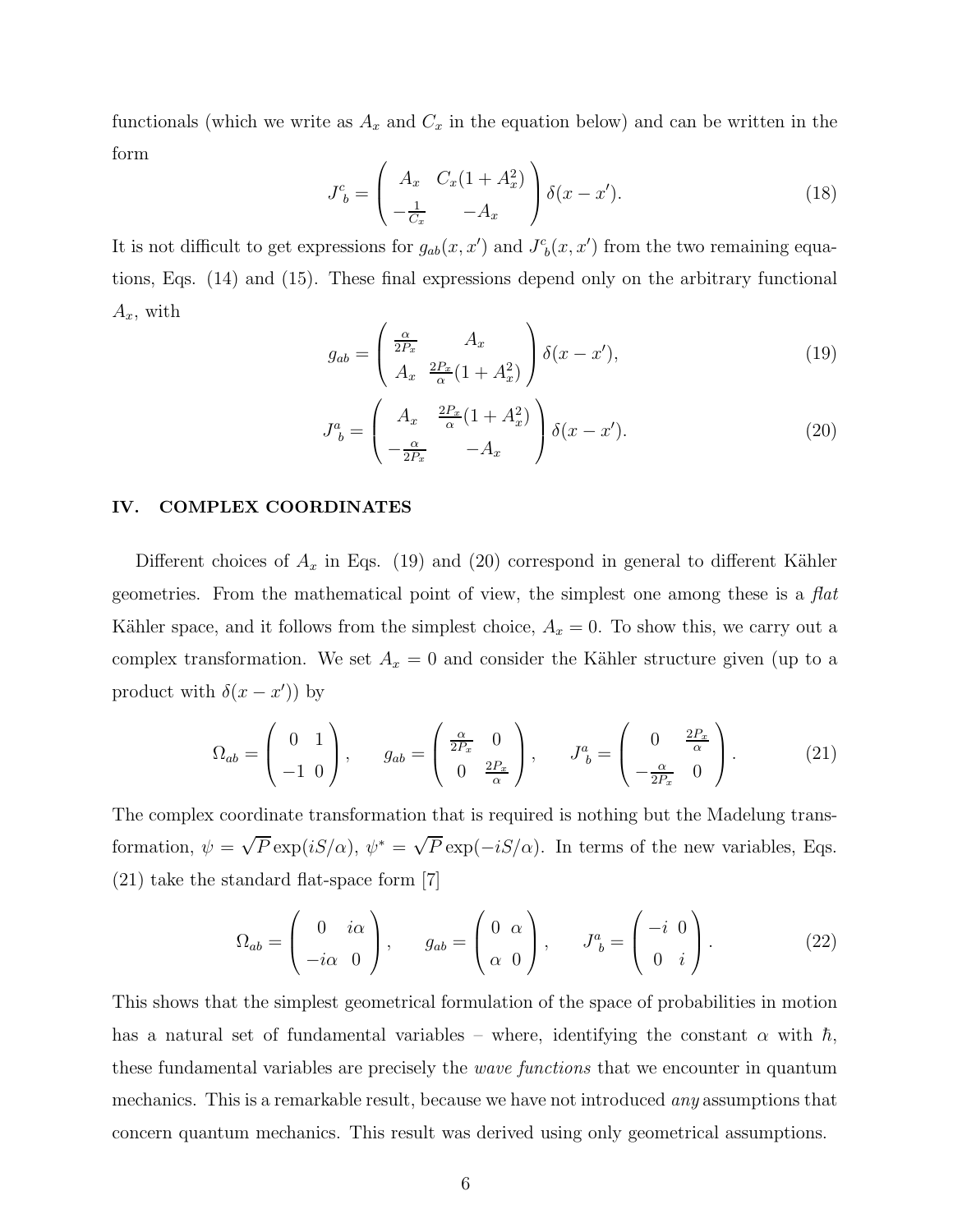## V. THE FREE PARTICLE

We now turn our attention to the description of a free particle using the formalism that we have developed. We consider the case where the configuration space is the Euclidean space  $R^3$ . This space has a natural metric  $h_{ab}$  given by  $h_{ab} = \delta_{ab}$  in Cartesian coordinates.

To describe a free particle, we look for a realization of the Galilean group in terms of the algebra of Poisson brackets defined by Eq. (5). The Galilean group has 10 generators:

- $A_i$ : space displacements,
- ${\cal H}$  : time displacements,
- $L_i$ : space rotations,
- $G_i$ : Galilean transformations ("boosts"),

where  $i = 1, 2, 3$ . The generator H transforms as a scalar, while  $A_i$ ,  $L_i$ , and  $G_i$  transform as vectors. These generators have to satisfy the Poisson bracket relations [8]

$$
\{H, A_i\} = 0,\t(23)
$$

$$
\{H, L_i\} = 0,\t(24)
$$

$$
\{H, G_i\} = -A_i,\tag{25}
$$

$$
\{L_i, A_j\} = \epsilon_{ijk} A_k,\tag{26}
$$

$$
\{L_i, L_j\} = \epsilon_{ijk} L_k,\tag{27}
$$

$$
\{L_i, G_j\} = \epsilon_{ijk} G_k,\tag{28}
$$

$$
\{A_i, A_j\} = 0,\t\t(29)
$$

$$
\{A_i, G_j\} = -m\delta_{ij},\tag{30}
$$

$$
\{G_i, G_j\} = 0,\t\t(31)
$$

where  $m$  is the mass of the particle.

We represent the generators by observables. For space displacements and rotations one finds, by considering the corresponding infinitesimal transformations of  $P$  and  $S$ , that

$$
A_i = \int d^3x \ P \ (\partial_i S) \,, \qquad L_i = \int d^3x \ P \ (\epsilon_{ijk} \ x_j \ \partial_k S) \,, \tag{32}
$$

up to additive constants (cf. Eqs. (12) and (13)). Further, for the Galilean boost transformations it is natural to choose the observables

$$
G_i = \int d^3x \ P \ (mx_i - t\partial_i S) \,, \tag{33}
$$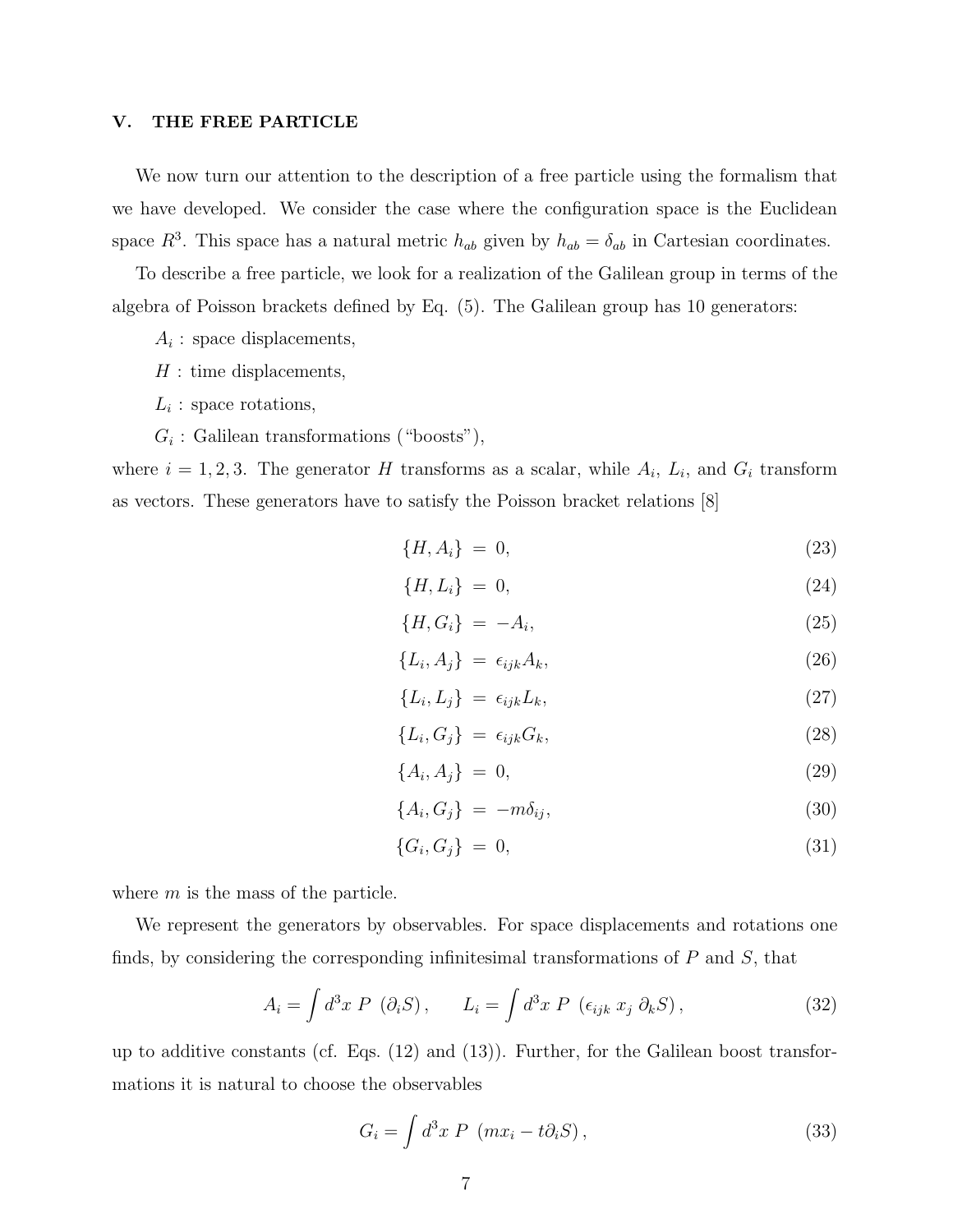where t is the time. This follows from the standard definition  $G_i = (mQ_i - tA_i)$  and the choice  $Q_i = \int d^3x P x_i$  for the position observable. One can check that Eqs. (26-31) are satisfied when we make these choices. Note that the generators satisfy the homogeneity condition, Eq. (11), and have clear interpretations as expectation values.

The one remaining step is to find an observable that satisfies Eqs. (23-25). The first two equations, Eqs.  $(23-24)$ , will be satisfied by any scalar H, since a scalar is invariant under translations and rotations. Using  $G_k = (mQ_k - tA_k)$  and  $\{H, A_k\} = 0$ , Eq. (25) then simplifies to

$$
\{H, G_i\} = -m \int d^3x \frac{\delta H}{\delta S} x_i = -A_i = -\int d^3x \ P \ \partial_i S. \tag{34}
$$

Eq.  $(34)$  does not have a unique solution, and different choices of H will correspond to different theories of the free particle.

It is remarkable that the only scalar that can be constructed using purely geometrical quantities does satisfy Eq. (34). Therefore, from the point of view of the geometry of probabilities in motion, it is the natural choice for the generator of time translations. It is straightforward to calculate this scalar. Using an argument similar to the one used in the first section of this paper, we can show that the metric over the fields  $P$  and  $S$  given in Eq. (21) induces a corresponding metric over the space of parameters,

$$
g_{jk} = \frac{2}{\alpha} \int d^3x \ P \ \left( \frac{\partial S}{\partial x^j} \frac{\partial S}{\partial x^k} + \frac{\alpha^2}{4P^2} \frac{\partial P}{\partial x^j} \frac{\partial P}{\partial x^k} \right). \tag{35}
$$

To get a scalar, we need to contract  $g_{jk}$  with a tensor with two upper indices. The only geometrical object that we have available for this is the inverse metric of the Euclidean configuration space,  $h^{ab} = \delta^{ab}$ . If we contract  $g_{jk}$  with  $h^{ab}$ , multiply by the constant  $\frac{\alpha}{4m}$ , and set  $\alpha = \hbar$ , the result is

$$
H = \frac{\alpha}{4m} \delta^{jk} g_{jk} = \frac{1}{2m} \int d^n x \left[ P \left| \nabla S \right|^2 + \frac{\hbar^2}{4P} \left| \nabla P \right|^2 \right] = \frac{\hbar^2}{2m} \int d^n x \left| \nabla \psi \right|^2. \tag{36}
$$

This is the average energy (and the ensemble Hamiltonian) of a free particle in *quantum* mechanics. This leads therefore to the quantum theory of a free particle. In particular, Eq. (6) is equivalent to the Schrödinger equation  $i\hbar \frac{\partial \psi}{\partial t} = -\frac{\hbar^2}{2m} \nabla^2 \psi$ .

Another choice is given by H in the limit where  $\hbar \to 0$ . Then we get the average energy (and the ensemble Hamiltonian) of a free particle in classical mechanics, and the classical theory of a free particle [4].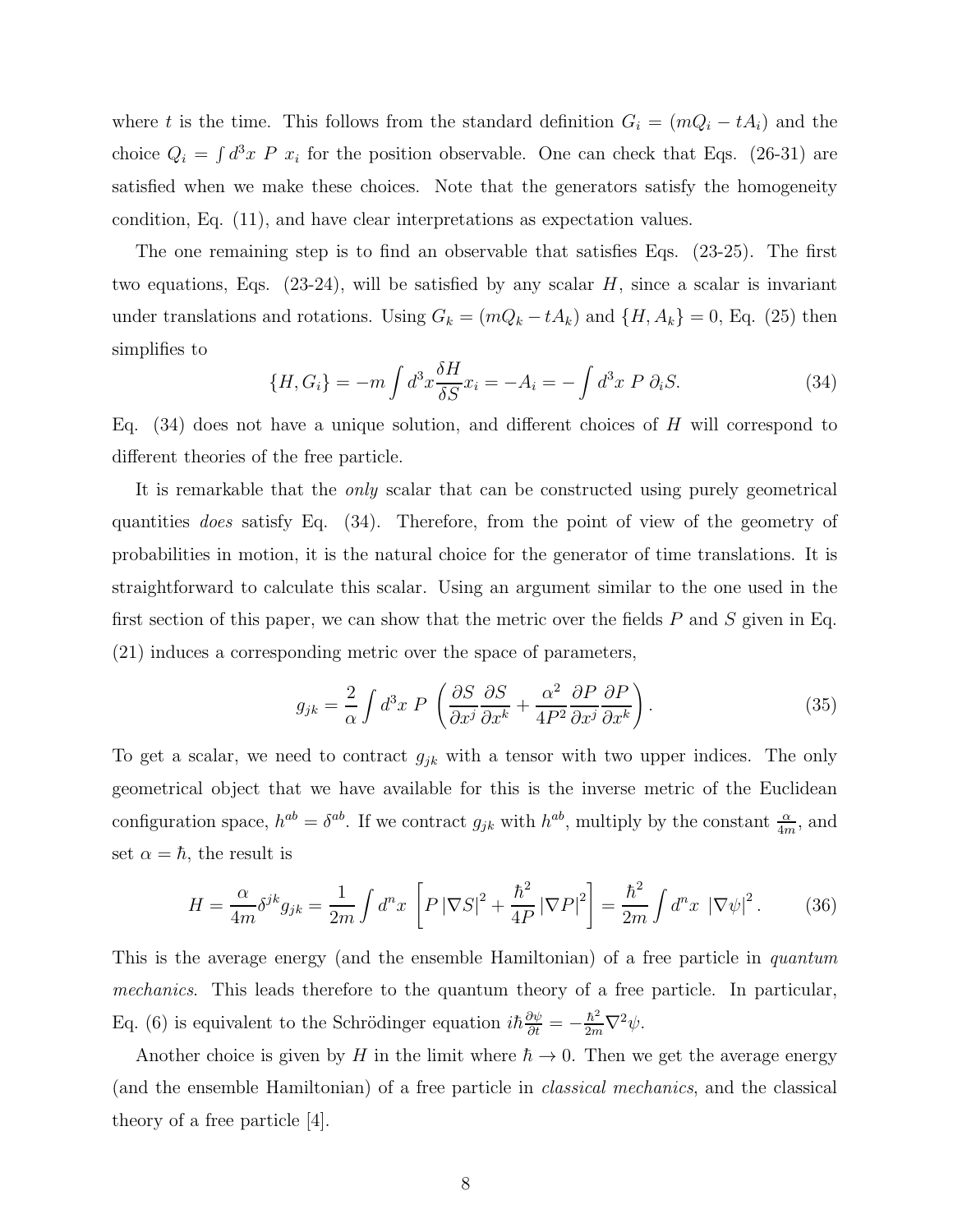# VI. THE HILBERT SPACE OF QUANTUM MECHANICS FROM THE GEO-METRIC APPROACH

There is a standard construction that associates a complex Hilbert space with any infinite dimensional Kähler space. Given two complex functions  $\phi$  and  $\varphi$ , define the Dirac product by [9]

$$
\langle \phi | \varphi \rangle = \frac{1}{2} \int \left\{ (\phi(x^{\mu}), \phi^*(x^{\mu})) \cdot [g + i\Omega] \cdot \begin{pmatrix} \varphi(x^{\mu}) \\ \varphi^*(x^{\mu}) \end{pmatrix} \right\} d^n x
$$
  
= 
$$
\frac{1}{2} \int \left\{ (\phi(x^{\mu}), \phi^*(x^{\mu})) \left[ \begin{pmatrix} 0 & 1 \\ 1 & 0 \end{pmatrix} + i \begin{pmatrix} 0 & i \\ -i & 0 \end{pmatrix} \right] \left( \begin{pmatrix} \varphi(x^{\mu}) \\ \varphi^*(x^{\mu}) \end{pmatrix} \right\} d^n x
$$
  
= 
$$
\int \phi^*(x^{\mu}) \varphi(x^{\mu}) d^n x
$$
(37)

In this way, the Hilbert space structure of quantum mechanics follows from the Kähler geometry. In particular, the complex structure that is needed for the formulation of quantum mechanics arises in a very natural way  $-$  it is forced upon us by the geometry.

## VII. DISCUSSION

We have shown that quantum theory emerges from the geometry of probabilities in motion. This is a reconstruction of quantum theory that seems rather surprising to us, in that none of the elements that are usually assumed to be characteristic of quantum theory (e.g., a representation in terms of an algebra of operators, uncertainty relations, the assumption of a classical theory that is quantized, etc.) are introduced a priori. Instead, our starting points are the natural metric on the space of probabilities (information geometry) and the description of evolution in terms of a Hamiltonian formalism (symplectic geometry), together with requirements of consistency (K¨ahler geometry) and simplicity (the choice of a flat Kähler space).

There is one important additional assumption that needs further discussion, and that is the choice of the translation group when defining the information metric. Since the information metric relates to probabilities, and these probabilities are associated with measurements, it makes sense to look at the role that the translation group plays in measurement theory, in particular as it relates to the limitations imposed by measurement uncertainty. This can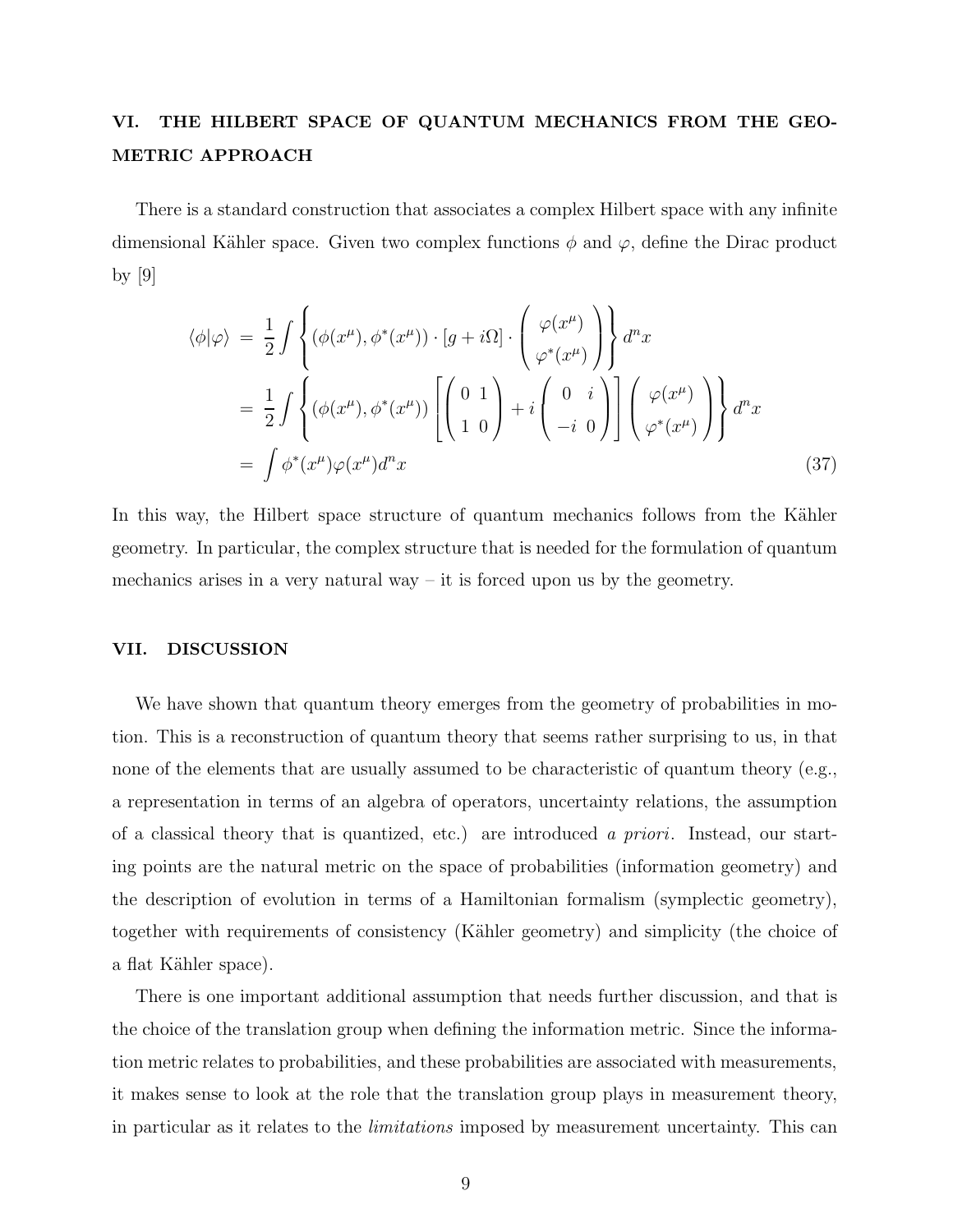provide some insight on why the translation group is important here, even if our remarks are of necessity qualitative rather than quantitative.

It will be useful to go back to one of the oldest concepts in measurement, the idea of resolution as it is understood in optics. Here the translation group already makes an appearance. The image of a star, when observed through a telescope with finite resolution, will be blurred. To give an operational definition of the resolution of the telescope, you take two (perhaps hypothetical) point-sources and consider the pair of blurred images. If it is possible to tell them apart, you say that the telescope can resolve them. A measure of resolution is given for example by the well know Rayleigh criterion. It is clear that resolution means the ability to *distinguish* between two point-sources that are close together. There is another operational definition of resolution which is equivalent: take a single point source, consider its image, and then consider the action of the translation group on this one image. Define the resolution of your telescope by the smallest distance that you need to move the image such that the superposition of the original image and the displaced image are distinguishable.

In our case, we are dealing with the space of probabilities on an  $n$ -dimensional configuration space rather than the space of blurred images of a telescope, but there is a clear analogy between both situations. Just as is done in optics, we introduce a concept of resolution in this space by considering the ability to distinguish between a probability  $P(x)$ and a probability  $P(x + \theta)$  that results from the action of the translation group. Since the metric of Eq. (2) or, equivalently, Eq. (4), is the one that is associated with the action of the translation group, it will quantify the ability to distinguish between the two in the limit of infinitesimal displacements.

#### Appendix A: Symplectic geometry, compatibility conditions, and Kähler structure

We consider a finite space, but similar relations hold for infinite dimensional spaces. A symplectic vector space is a vector space  $V$  that is equipped with a bilinear form  $\omega: V \times V \rightarrow$ R that is  $[10]$ :

a. Skew-symmetric:  $\omega(u, v) = -\omega(v, u)$  for all  $u, v \in V$ ,

b. Non-degenerate: if  $\omega(u, v) = 0$  for all  $v \in V$ , then  $u = 0$ .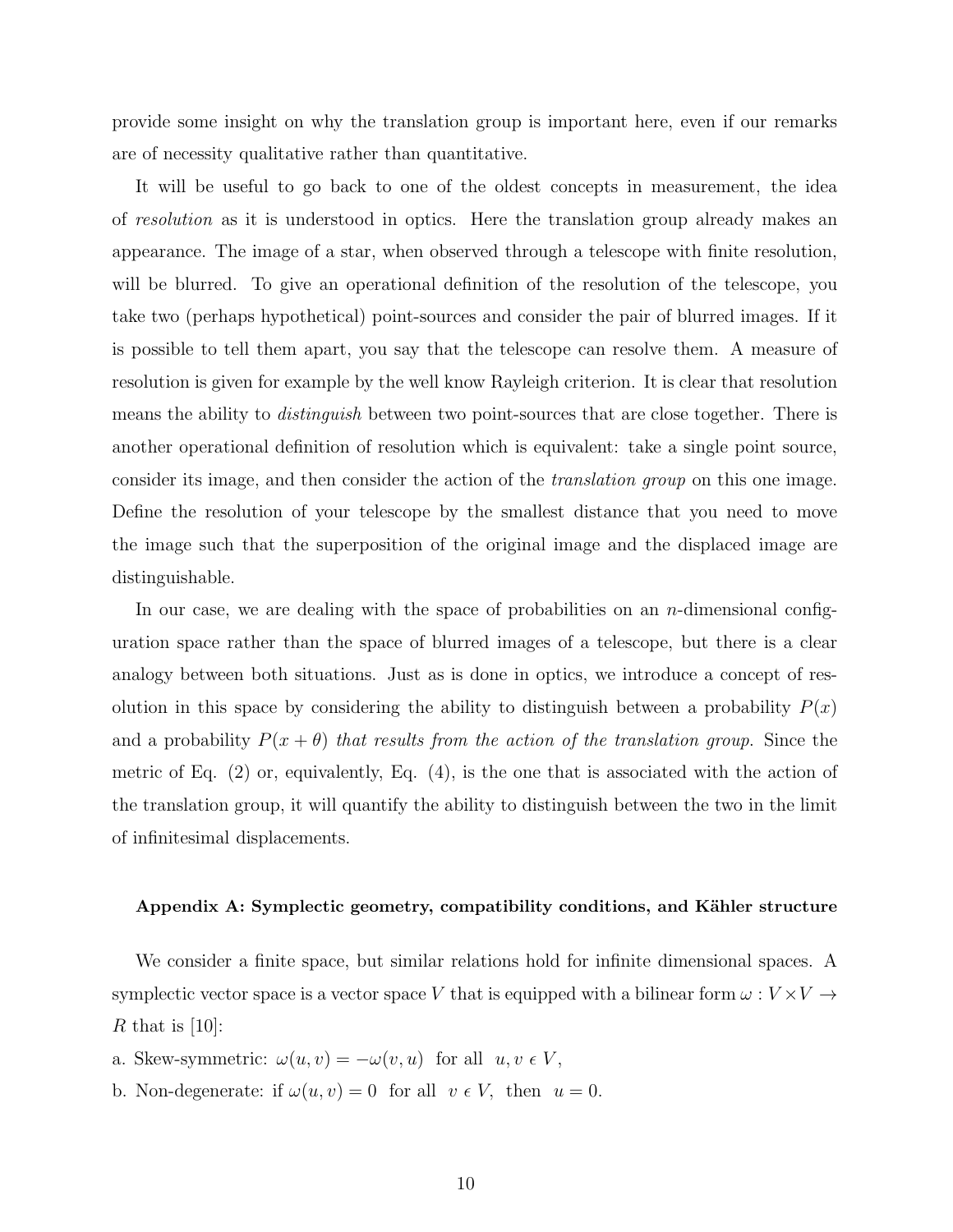The standard space is  $\mathbb{R}^{2n}$ , and typically  $\omega$  is chosen to be the matrix

$$
\omega_{ab} = \begin{pmatrix} 0 & \mathbf{1}^n \\ -\mathbf{1}^n & 0 \end{pmatrix},\tag{A1}
$$

where  $\mathbf{1}^n$  is the unit matrix in *n* dimensions.

Consider the dual space  $V^*$ . The symplectic structure can be identified with an element of  $V^* \times V^*$ , so that  $\omega(u, v) = \omega_{ab} u^a v^b$ . Since the spaces V and  $V^*$  are isomorphic, there is a  $\omega^{ab}$  that is the dual of  $\omega_{ab}$ . This  $\omega^{ab}$  can be identified with an element of  $V \times V$ . The convention is to set [10]

$$
\omega^{ab} = -(\omega^{-1})^{ab} = \begin{pmatrix} 0 & \mathbf{1}^n \\ -\mathbf{1}^n & 0 \end{pmatrix},\tag{A2}
$$

so that  $\omega^{ac}\omega_{cb} = -\delta^a_{\ b}$ .

We assume there is a metric in the space,  $g_{ab} = g_{ba}$ , and a corresponding inverse metric  $g^{ab}$  with  $g_{ab}g^{bc} = \delta_{ac}$  (indices are raised and lowered with  $g_{ab}$  and  $g^{ab}$ ) The metric also defines a map  $V \to V^*$  to the dual space in an obvious way. Therefore, the space has two linear operators that induce maps  $V \to V^*$ ,  $\omega_{ab}$  and  $g_{ab}$ . They will be related by an equation of the form  $\omega_{ab} = g_{ac}j^c_{b}$  for some choice of linear operator  $j^c_{b}$ . This is Eq. (14), the first of the Kähler conditions.

The relations  $\omega^{ac}\omega_{cb} = -\delta^a_{\ b}$  and  $\omega_{ab} = g_{ac}j^c_{\ b}$  lead to the condition  $j^a_{\ s}j^s_{\ c} = -\delta^a_{\ c}$ , that is, that  $j^a_{\ b}$  is a complex structure. This is Eq. (16), the third of the Kähler conditions.

Finally,  $\omega_{ab} = g_{ac}j^c{}_b$  and  $j^a{}_sj^s{}_c = -\delta^a{}_c$ , together with the symmetries  $-\omega_{cb} = \omega_{bc}$  and  $g_{ba} = g_{ab}$ , lead to  $g_{cd} = j^a_{\ \ c} g_{ab} j^b_{\ \ d}$  which is Eq. (15), the second of the Kähler conditions.

This shows that consistency requirements imply that a space with both symplectic and metric structures must have a Kähler structure.

- [1] C. R. Rao, "Differential Metrics in Probability Spaces," in Differential Geometry in Statistical Inference, edited by S.-I. Amari, O. E. Barndorff-Nielsen, R. E. Kass, S. L. Lauritzen, and C. R. Rao, Institute of Mathematical Statistics, Hayward, CA, 1987, pp. 217-240.
- [2] H. Jeffreys, Proc. Roy. Soc. A 186, 453-461 (1946).
- [3] V. I. Arnold, Mathematical Methods of Classical Mechanics, 2nd ed., Springer-Verlag, New York, 1989.